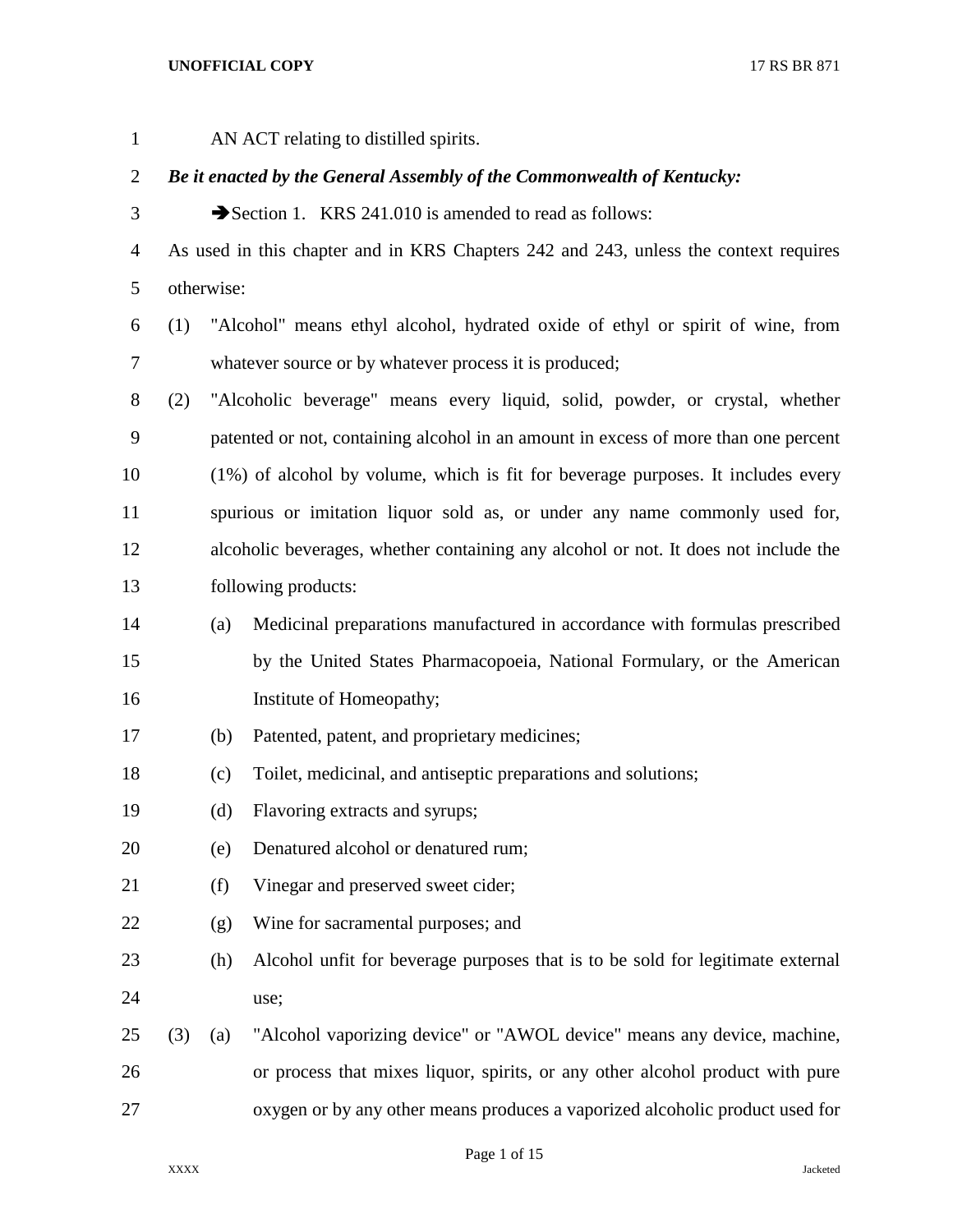| $\mathbf{1}$   |     |     | human consumption;                                                                    |
|----------------|-----|-----|---------------------------------------------------------------------------------------|
| $\overline{2}$ |     | (b) | "Alcohol vaporizing device" or "AWOL device" does not include an inhaler,             |
| 3              |     |     | nebulizer, atomizer, or other device that is designed and intended by the             |
| 4              |     |     | manufacturer to dispense a prescribed or over-the-counter medication or a             |
| 5              |     |     | device installed and used by a licensee under this chapter to demonstrate the         |
| 6              |     |     | aroma of an alcoholic beverage;                                                       |
| 7              | (4) |     | "Automobile race track" means a facility primarily used for vehicle racing that has a |
| 8              |     |     | seating capacity of at least thirty thousand (30,000) people;                         |
| 9              | (5) |     | "Bed and breakfast" means a one (1) family dwelling unit that:                        |
| 10             |     | (a) | Has guest rooms or suites used, rented, or hired out for occupancy or that are        |
| 11             |     |     | occupied for sleeping purposes by persons not members of the single-family            |
| 12             |     |     | unit;                                                                                 |
| 13             |     | (b) | Holds a permit under KRS Chapter 219; and                                             |
| 14             |     | (c) | Has an innkeeper who resides on the premises or property adjacent to the              |
| 15             |     |     | premises during periods of occupancy;                                                 |
| 16             | (6) |     | "Board" means the State Alcoholic Beverage Control Board created by KRS               |
| 17             |     |     | 241.030;                                                                              |
| 18             | (7) |     | "Bottle" means any container which is used for holding alcoholic beverages for the    |
| 19             |     |     | use and sale of alcoholic beverages at retail;                                        |
| 20             | (8) |     | "Brewer" means any person who manufactures malt beverages or owns, occupies,          |
| 21             |     |     | carries on, works, or conducts any brewery, either alone or through an agent;         |
| 22             | (9) |     | "Brewery" means any place or premises where malt beverages are manufactured for       |
| 23             |     |     | sale, and includes all offices, granaries, mash rooms, cooling rooms, vaults, yards,  |
| 24             |     |     | and storerooms connected with the premises; or where any part of the process of the   |
| 25             |     |     | manufacture of malt beverages is carried on; or where any apparatus connected with    |
| 26             |     |     | manufacture is kept or used; or where any of the products of brewing or               |
| 27             |     |     | fermentation are stored or kept;                                                      |

Page 2 of 15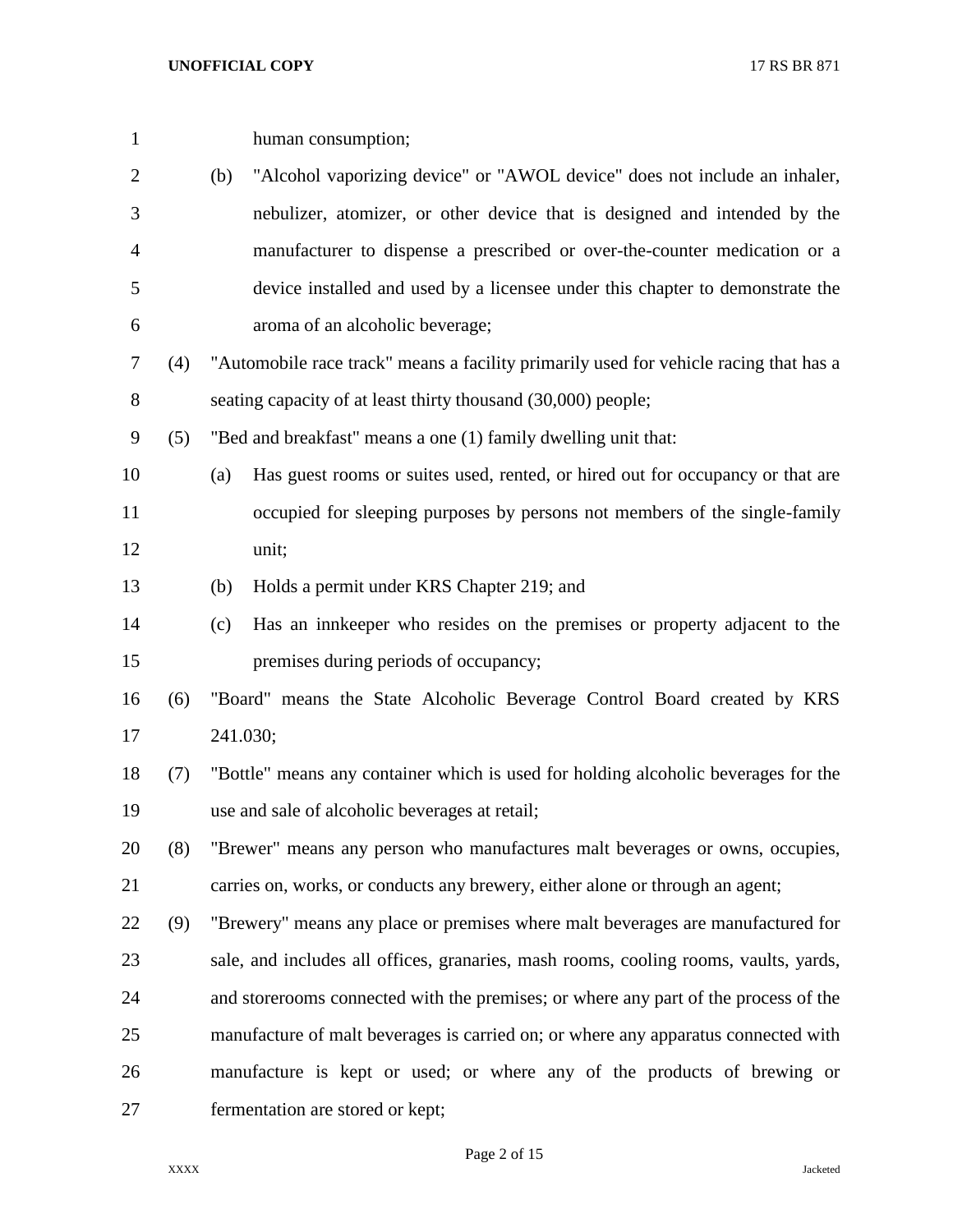(10) "Building containing licensed premises" means the licensed premises themselves and includes the land, tract of land, or parking lot in which the premises are contained, and any part of any building connected by direct access or by an entrance which is under the ownership or control of the licensee by lease holdings or ownership;

 (11) "Caterer" means a corporation, partnership, or individual that operates the business of a food service professional by preparing food in a licensed and inspected commissary, transporting the food and alcoholic beverages to the caterer's designated and inspected banquet hall or to a location selected by the customer, and serving the food and alcoholic beverages to the customer's guests;

 (12) "Charitable organization" means a nonprofit entity recognized as exempt from federal taxation under section 501(c) of the Internal Revenue Code (26 U.S.C. sec. 501(c)) or any organization having been established and continuously operating within the Commonwealth of Kentucky for charitable purposes for three (3) years and which expends at least sixty percent (60%) of its gross revenue exclusively for religious, educational, literary, civic, fraternal, or patriotic purposes;

 (13) "Cider" means any fermented fruit-based beverage containing seven percent (7%) or more alcohol by volume and includes hard cider and perry cider;

(14) "City administrator" means city alcoholic beverage control administrator;

 (15) "Commercial airport" means an airport through which more than five hundred 21 thousand (500,000) passengers arrive or depart annually;

 (16) "Commercial quadricycle" means a vehicle equipped with a minimum of ten (10) pairs of fully operative pedals for propulsion by means of human muscular power exclusively and which:

- (a) Has four (4) wheels;
- (b) Is operated in a manner similar to that of a bicycle;
- (c) Is equipped with a minimum of thirteen (13) seats for passengers;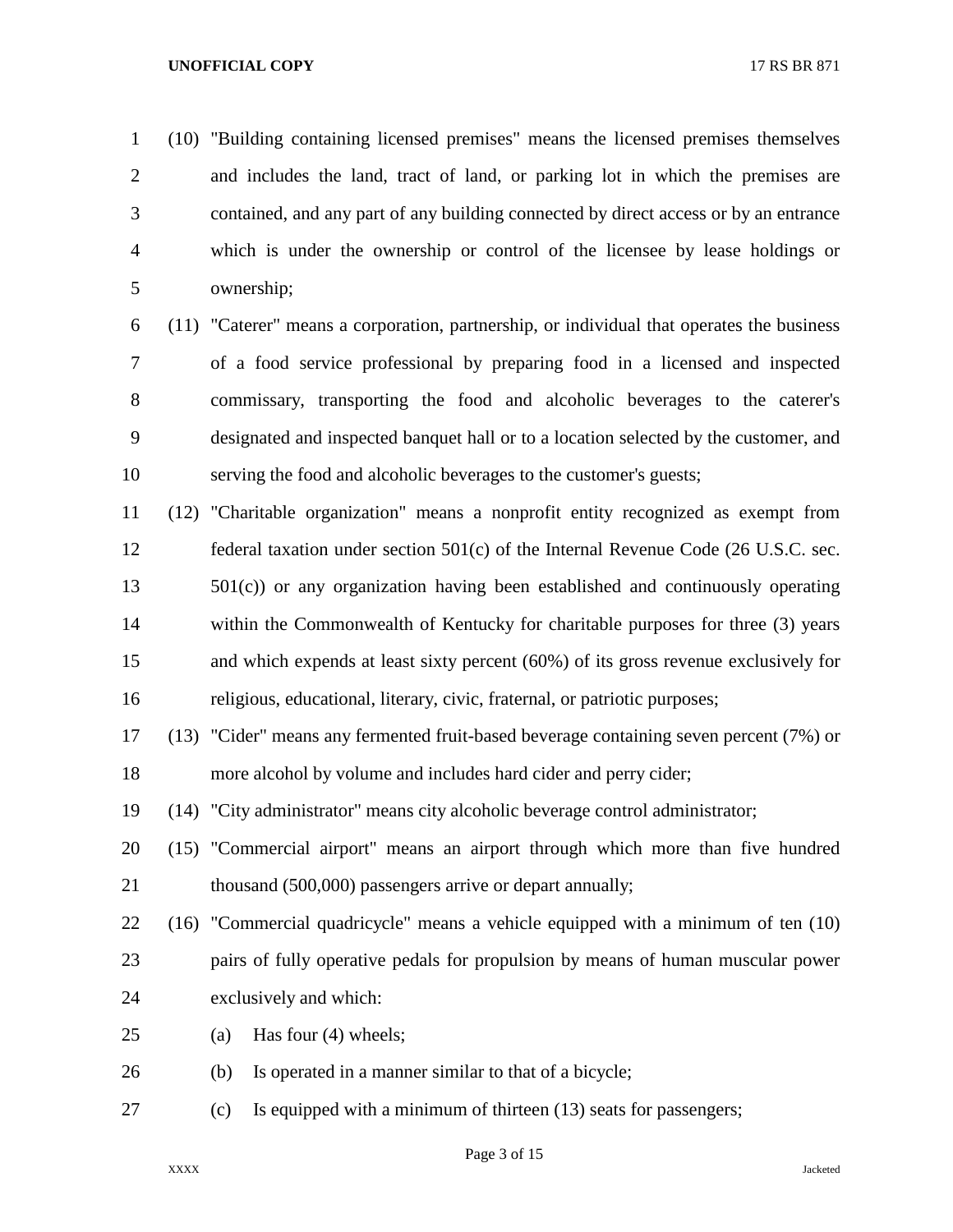| $\mathbf{1}$   | (d)      | Has a unibody design;                                                                     |
|----------------|----------|-------------------------------------------------------------------------------------------|
| $\overline{2}$ | (e)      | Is equipped with a minimum of four (4) hydraulically operated brakes;                     |
| 3              | (f)      | Is used for commercial tour purposes; and                                                 |
| $\overline{4}$ | (g)      | Is operated by the vehicle owner or an employee of the owner;                             |
| 5              |          | (17) "Commissioner" means the commissioner of the Department of Alcoholic Beverage        |
| 6              | Control; |                                                                                           |
| 7              |          | (18) "Convention center" means any facility which, in its usual and customary business,   |
| $8\,$          |          | provides seating for a minimum of one thousand $(1,000)$ people and offers                |
| 9              |          | convention facilities and related services for seminars, training and educational         |
| 10             |          | purposes, trade association meetings, conventions, or civic and community events          |
| 11             |          | or for plays, theatrical productions, or cultural exhibitions;                            |
| 12             |          | (19) "Convicted" and "conviction" means a finding of guilt resulting from a plea of       |
| 13             |          | guilty, the decision of a court, or the finding of a jury, irrespective of a              |
| 14             |          | pronouncement of judgment or the suspension of the judgment;                              |
| 15             |          | (20) "County administrator" means county alcoholic beverage control administrator;        |
| 16             |          | (21) "Department" means the Department of Alcoholic Beverage Control;                     |
| 17             |          | (22) "Dining car" means a railroad passenger car that serves meals to consumers on any    |
| 18             |          | railroad or Pullman car company;                                                          |
| 19             |          | (23) "Discount in the usual course of business" means price reductions, rebates, refunds, |
| 20             |          | and discounts given by wholesalers to distilled spirits and wine retailers pursuant to    |
| 21             |          | an agreement made at the time of the sale of the merchandise involved and are             |
| 22             |          | considered a part of the sales transaction, constituting reductions in price pursuant     |
| 23             |          | to the terms of the sale, irrespective of whether the quantity discount was:              |
| 24             | (a)      | Prorated and allowed on each delivery;                                                    |
| 25             | (b)      | Given in a lump sum after the entire quantity of merchandise purchased had                |
| 26             |          | been delivered; or                                                                        |
| 27             | (c)      | Based on dollar volume or on the quantity of merchandise purchased;                       |

Page 4 of 15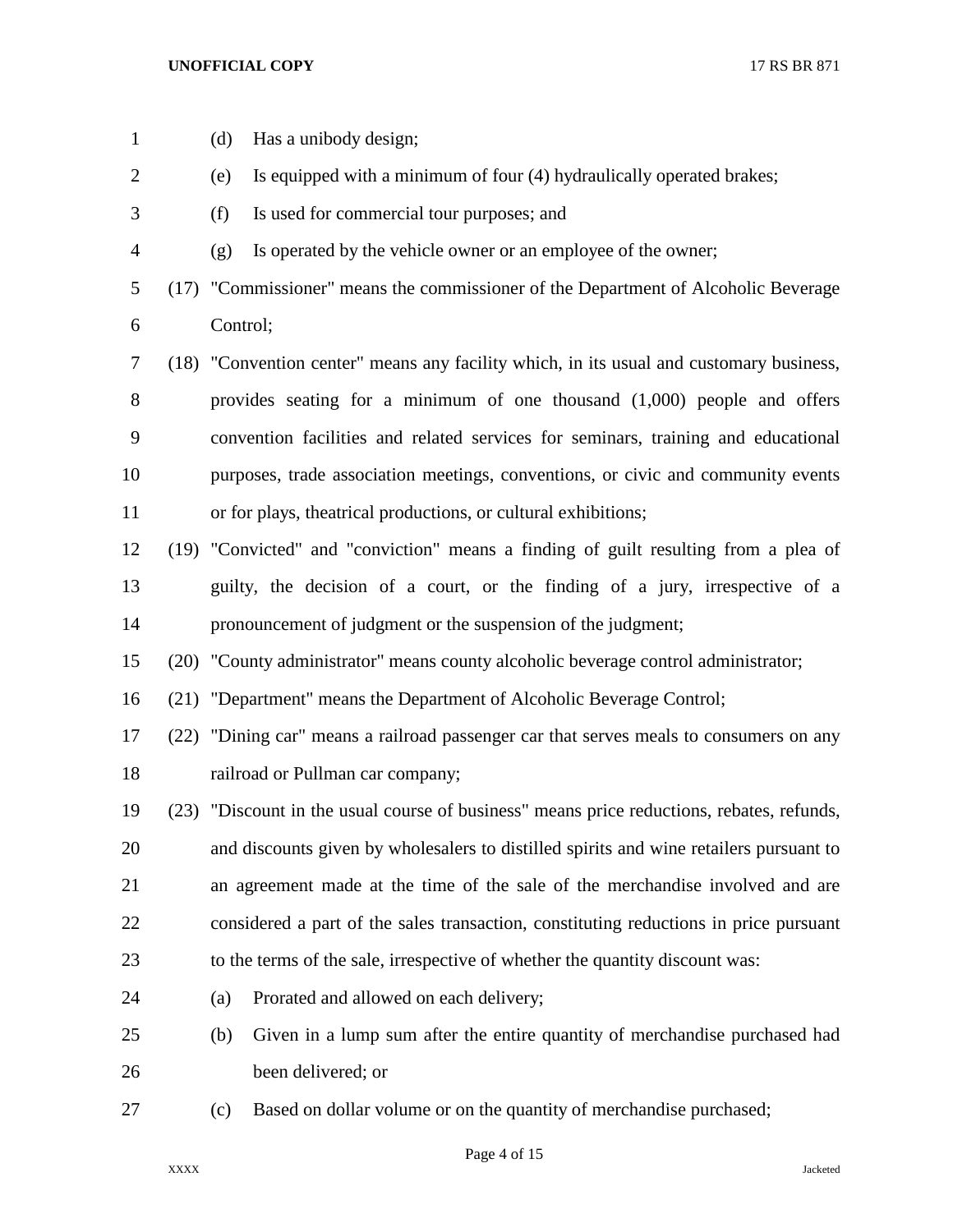| $\mathbf{1}$   | (24) "Distilled spirits" or "spirits" means any product capable of being consumed by a     |  |  |
|----------------|--------------------------------------------------------------------------------------------|--|--|
| $\overline{2}$ | human being which contains alcohol in excess of the amount permitted by KRS                |  |  |
| 3              | Chapter 242 obtained by distilling, mixed with water or other substances in                |  |  |
| $\overline{4}$ | solution, except wine, hard cider, and malt beverages;                                     |  |  |
| 5              | (25) "Distiller" means any person who is engaged in the business of manufacturing          |  |  |
| 6              | distilled spirits at any distillery in the state and is registered in the Office of the    |  |  |
| 7              | Collector of Internal Revenue for the United States at Louisville, Kentucky;               |  |  |
| 8              | (26) "Distillery" means any place or premises where distilled spirits are manufactured for |  |  |
| 9              | sale, and which are registered in the office of any collector of internal revenue for      |  |  |
| 10             | the United States. It includes any United States government bonded warehouse;              |  |  |
| 11             | (27) "Distributor" means any person who distributes malt beverages for the purpose of      |  |  |
| 12             | being sold at retail;                                                                      |  |  |
| 13             | (28) "Dry" means a territory in which a majority of the electorate voted to prohibit all   |  |  |
| 14             | forms of retail alcohol sales through a local option election held under KRS Chapter       |  |  |
| 15             | 242;                                                                                       |  |  |
| 16             | (29) "Election" means:                                                                     |  |  |
| 17             | An election held for the purpose of taking the sense of the people as to the<br>(a)        |  |  |
| 18             | application or discontinuance of alcoholic beverage sales under KRS Chapter                |  |  |
| 19             | $242;$ or                                                                                  |  |  |
| 20             | Any other election not pertaining to alcohol;<br>(b)                                       |  |  |
| 21             | (30) "Field representative" means any employee or agent of the department who is           |  |  |
| 22             | regularly employed and whose primary function is to travel from place to place for         |  |  |
| 23             | the purpose of visiting taxpayers, and any employee or agent of the department who         |  |  |
| 24             | is assigned, temporarily or permanently, by the commissioner to duty outside the           |  |  |
| 25             | main office of the department at Frankfort, in connection with the administration of       |  |  |
| 26             | alcoholic beverage statutes;                                                               |  |  |
| 27             | (31) "Horse racetrack" means a facility licensed to conduct a horse race meeting under     |  |  |

Page 5 of 15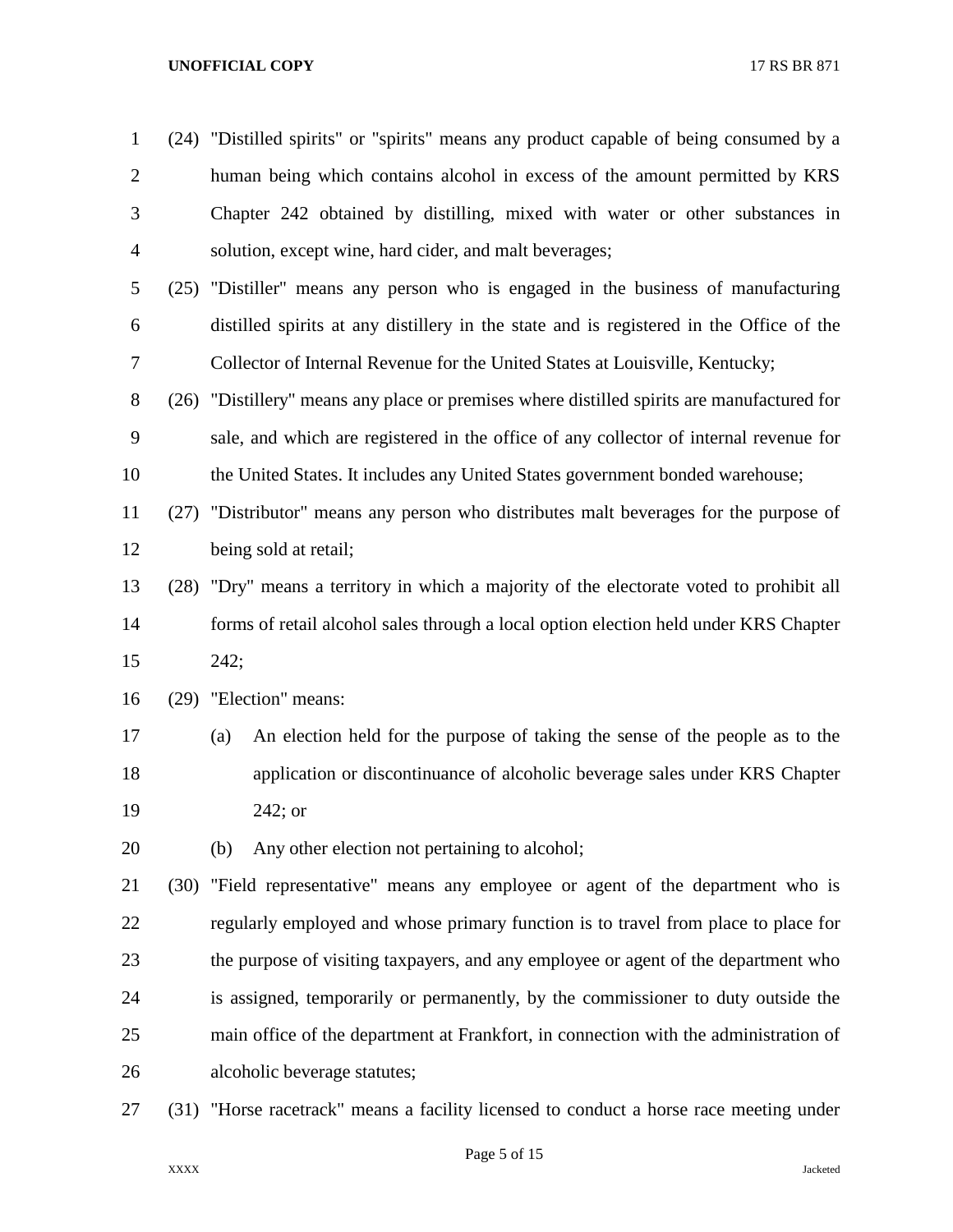| $\mathbf{1}$   |             |     | KRS Chapter 230;                                                                       |          |
|----------------|-------------|-----|----------------------------------------------------------------------------------------|----------|
| $\overline{2}$ |             |     | (32) "Hotel" means a hotel, motel, or inn for accommodation of the traveling public,   |          |
| 3              |             |     | designed primarily to serve transient patrons;                                         |          |
| 4              |             |     | (33) "License" means any license issued pursuant to KRS Chapters 241 to 244;           |          |
| 5              |             |     | (34) "Licensee" means any person to whom a license has been issued, pursuant to KRS    |          |
| 6              |             |     | Chapters 241 to 244;                                                                   |          |
| 7              |             |     | (35) "Limited restaurant" means:                                                       |          |
| 8              |             | (a) | A facility where the usual and customary business is the serving of meals to           |          |
| 9              |             |     | consumers, which has a bona fide kitchen facility, which receives at least             |          |
| 10             |             |     | seventy percent (70%) of its gross receipts from the sale of food, which               |          |
| 11             |             |     | maintains a minimum seating capacity of one hundred (100) persons for                  |          |
| 12             |             |     | dining, and which is located in a wet or moist territory under KRS                     |          |
| 13             |             |     | $242.1244(2)$ ; or                                                                     |          |
| 14             |             | (b) | A facility where the usual and customary business is the serving of meals to           |          |
| 15             |             |     | consumers, which has a bona fide kitchen facility, which receives at least             |          |
| 16             |             |     | seventy percent (70%) of its gross receipts from the sale of food, which               |          |
| 17             |             |     | maintains a minimum seating capacity of fifty (50) persons for dining, which           |          |
| 18             |             |     | has no open bar, which requires that alcoholic beverages be sold in                    |          |
| 19             |             |     | conjunction with the sale of a meal, and which is located in a wet or moist            |          |
| 20             |             |     | territory under KRS 242.1244;                                                          |          |
| 21             |             |     | (36) "Malt beverage" means any fermented undistilled alcoholic beverage of any name or |          |
| 22             |             |     | description, manufactured from malt wholly or in part, or from any substitute for      |          |
| 23             |             |     | malt, and includes weak cider;                                                         |          |
| 24             | (37)        |     | "Manufacture" means distill, rectify, brew, bottle, and operate a winery;              |          |
| 25             | (38)        |     | "Manufacturer" means a winery, distiller, rectifier, or brewer, and any other person   |          |
| 26             |             |     | engaged in the production or bottling of alcoholic beverages;                          |          |
| 27             |             |     | (39) "Minor" means any person who is not twenty-one (21) years of age or older;        |          |
|                | <b>XXXX</b> |     | Page 6 of 15                                                                           | Jacketed |
|                |             |     |                                                                                        |          |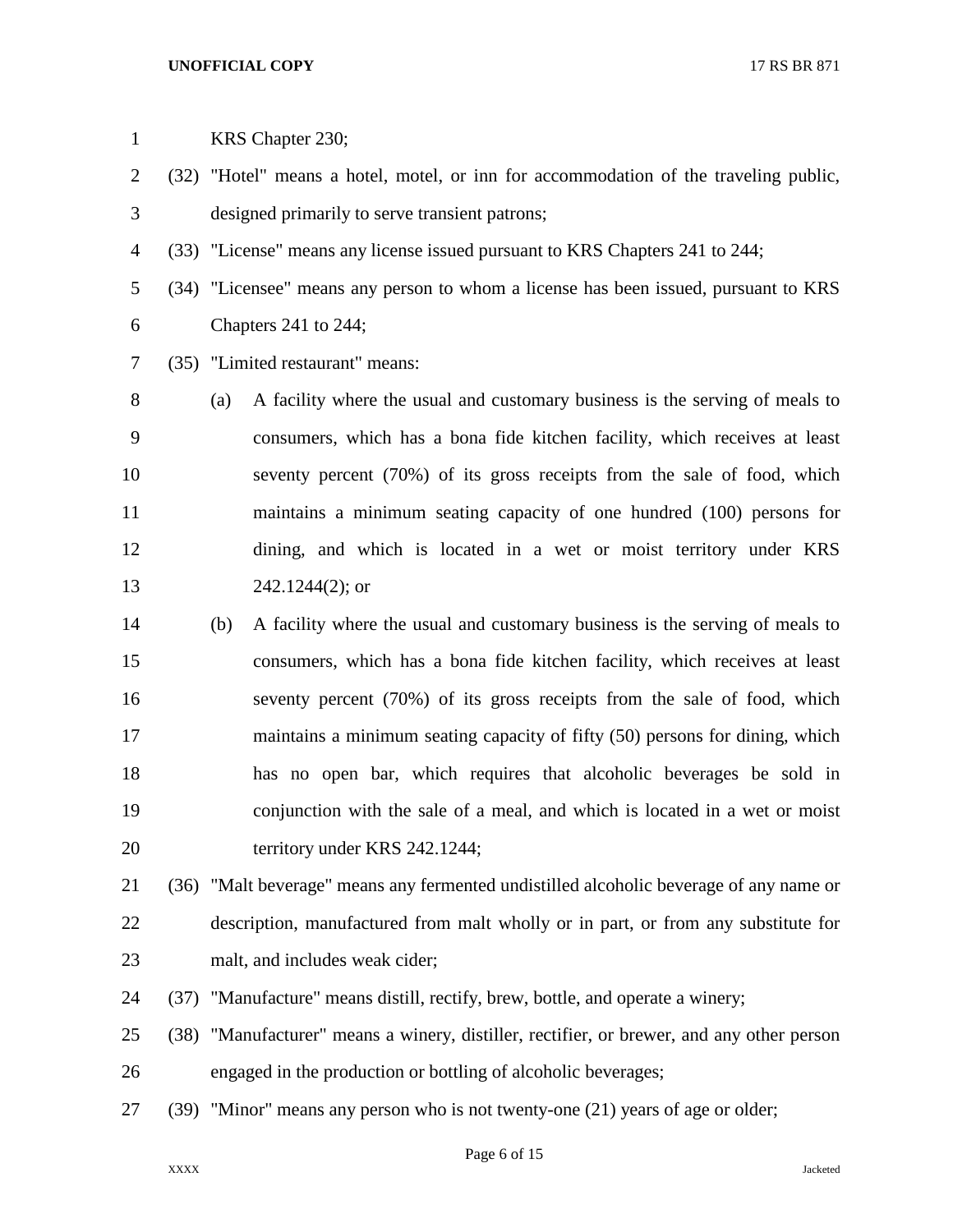(40) "Moist" means a territory in which a majority of the electorate voted to permit limited alcohol sales by any one (1) or a combination of special limited local option elections authorized by KRS 242.022, 242.123, 242.1238, 242.124, 242.1242, 242.1243, 242.1244, or 242.1292;

 (41) "Premises" means the land and building in and upon which any business regulated by alcoholic beverage statutes is operated or carried on. "Premises" shall not include as a single unit two (2) or more separate businesses of one (1) owner on the same lot or tract of land, in the same or in different buildings if physical and permanent separation of the premises is maintained, excluding employee access by keyed entry and emergency exits equipped with crash bars, and each has a separate public entrance accessible directly from the sidewalk or parking lot. Any licensee holding an alcoholic beverage license on July 15, 1998, shall not, by reason of this subsection, be ineligible to continue to hold his or her license or obtain a renewal, of the license;

# (42) "Private club" means a nonprofit social, fraternal, military, or political organization, club, or entity maintaining or operating a club room, club rooms, or premises from which the general public is excluded;

 (43) "Public nuisance" means a condition that endangers safety or health, is offensive to the senses, or obstructs the free use of property so as to interfere with the comfortable enjoyment of life or property by a community or neighborhood or by any considerable number of persons;

 (44) "Qualified historic site" means a contributing property with dining facilities for at least fifty (50) persons at tables, booths, or bars where food may be served within a commercial district listed in the National Register of Historic Places, or a site that is listed as a National Historic Landmark or in the National Register of Historic Places with dining facilities for at least fifty (50) persons at tables, booths, or bars where food may be served. Notwithstanding the provisions of this subsection: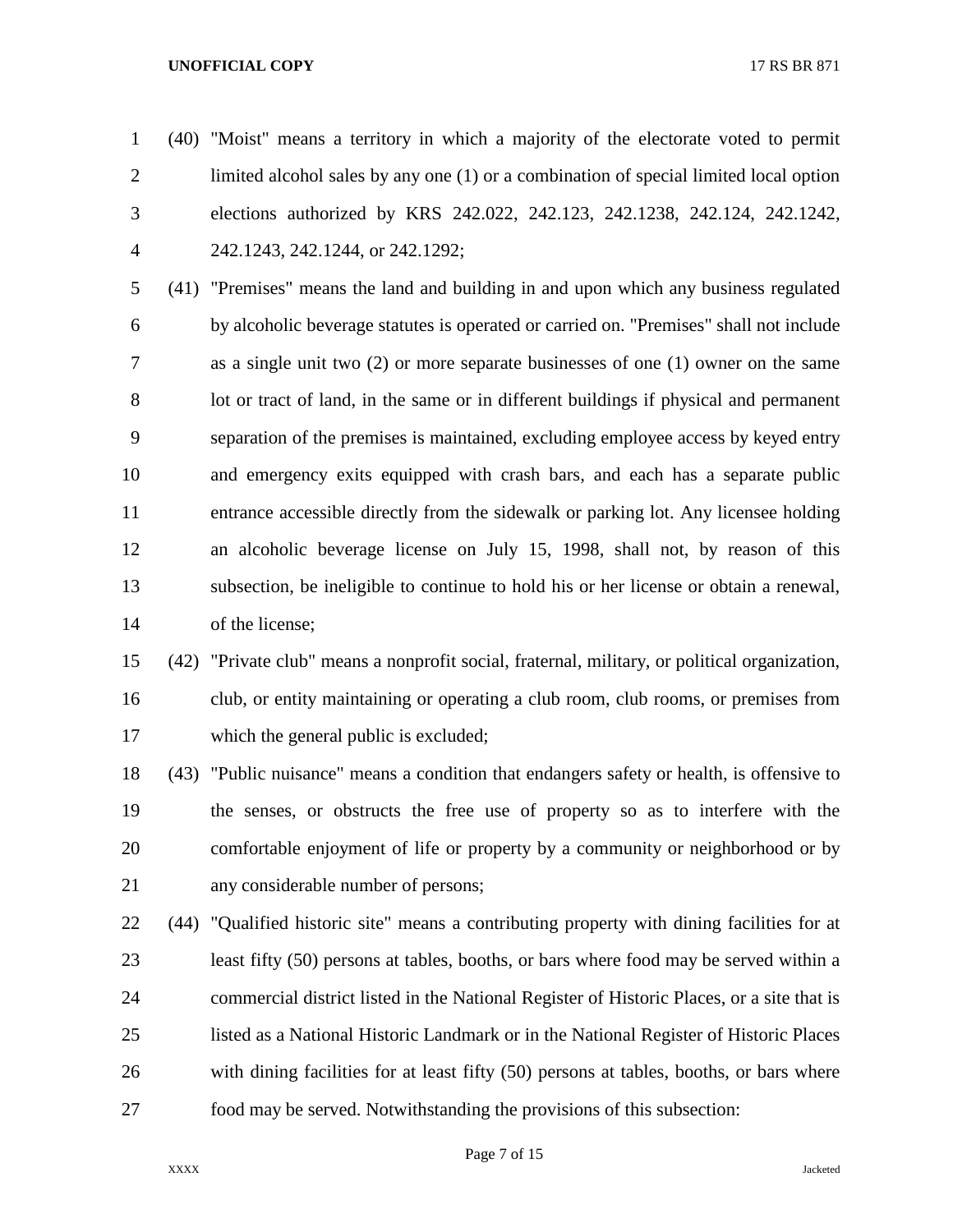2 conducts souvenir retail package sales under KRS 243.0305; and (b) A not-for-profit or nonprofit facility listed on the National Register of Historic Places; shall be deemed a "qualified historic site" under this section; (45) "Rectifier" means any person who rectifies, purifies, or refines distilled spirits or wine by any process other than as provided for on distillery premises, and every person who, without rectifying, purifying, or refining distilled spirits by mixing alcoholic beverages with any materials, manufactures any imitations of or compounds liquors for sale under the name of whiskey, brandy, gin, rum, wine, spirits, cordials, bitters, or any other name; (46) "Repackaging" means the placing of alcoholic beverages in any retail container irrespective of the material from which the container is made; (47) "Restaurant" means a facility where the usual and customary business is the serving of meals to consumers, that has a bona fide kitchen facility, and that receives at least 16 fifty percent (50%) of its food and beverage receipts from the sale of food; (48) "Retail container" means any bottle, can, barrel, or other container which, without a separable intermediate container, holds alcoholic beverages and is suitable and destined for sale to a retail outlet, whether it is suitable for delivery to the consumer or not; (49) "Retail outlet" means retailer, hotel, motel, restaurant, railroad dining car, club, and any facility where alcoholic beverages are sold directly to the consumers; (50) "Retail sale" means any sale where delivery is made in Kentucky to any consumers; (51) "Retailer" means any person who sells at retail any alcoholic beverage for the sale of which a license is required; (52) "Riverboat" means any boat or vessel with a regular place of mooring in this state that is licensed by the United States Coast Guard to carry one hundred (100) or

(a) A distillery which is listed as a National Historic Landmark and which

Page 8 of 15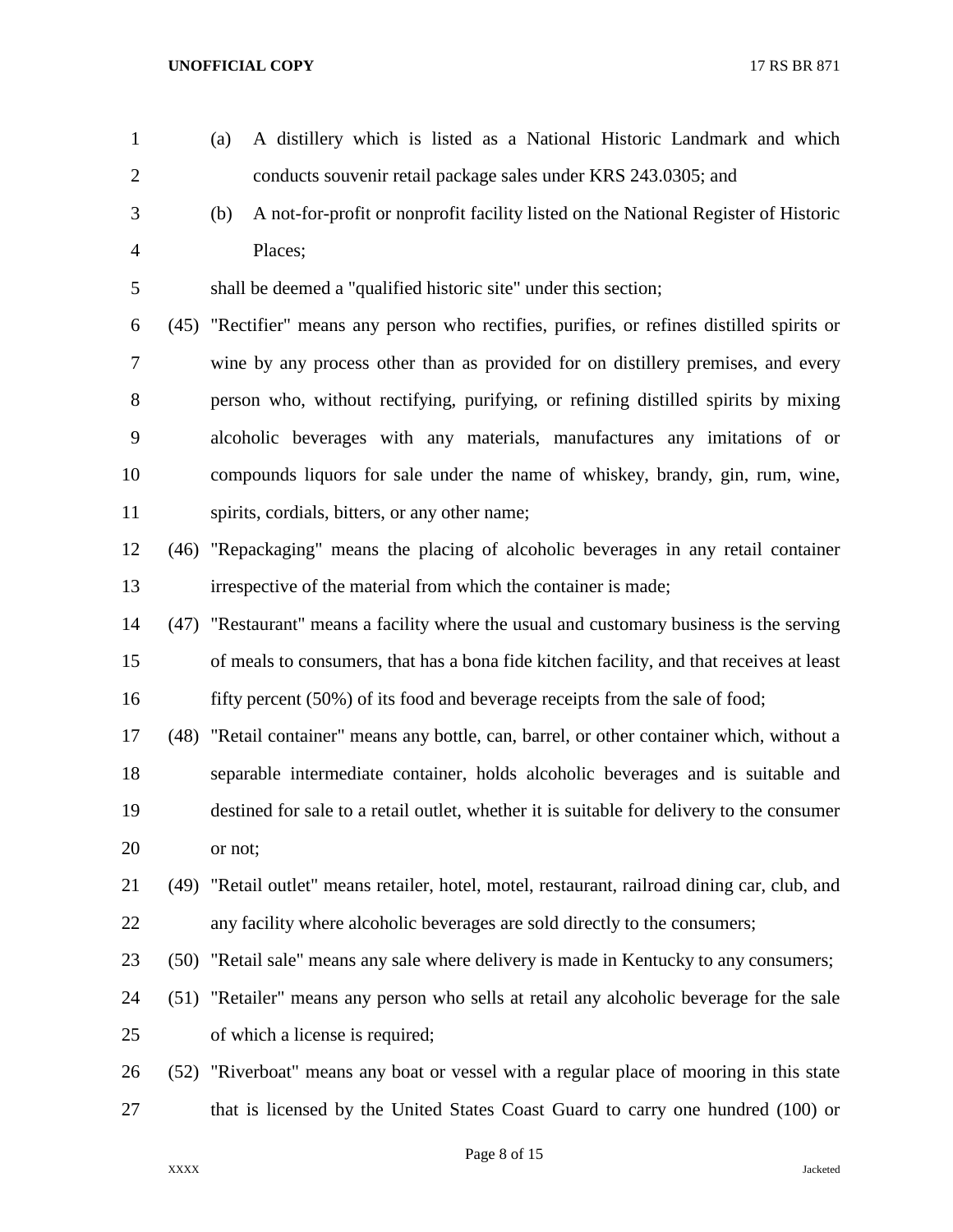| $\mathbf{1}$   | more passengers for hire on navigable waters in or adjacent to this state;                    |
|----------------|-----------------------------------------------------------------------------------------------|
| $\overline{2}$ | (53) "Sale" means any transfer, exchange, or barter for consideration, and includes all       |
| 3              | sales made by any person, whether principal, proprietor, agent, servant, or                   |
| 4              | employee, of any alcoholic beverage;                                                          |
| 5              | (54) "Service bar" means a bar, counter, shelving, or similar structure used for storing or   |
| 6              | stocking supplies of alcoholic beverages that is a workstation where employees                |
| 7              | prepare alcoholic beverage drinks to be delivered to customers away from the                  |
| 8              | service bar. A service bar shall be located in an area where the general public,              |
| 9              | guests, or patrons are prohibited;                                                            |
| 10             | (55) "Sell" includes solicit or receive an order for, keep or expose for sale, keep with      |
| 11             | intent to sell, and the delivery of any alcoholic beverage;                                   |
| 12             | (56) "Small farm winery" means a winery producing wines, in an amount not to exceed           |
| 13             | one hundred thousand (100,000) gallons in a calendar year;                                    |
| 14             | (57) "Souvenir package" means a special package of distilled spirits available from a         |
| 15             | licensed retailer that is:                                                                    |
| 16             | Available for retail sale at a licensed Kentucky distillery where the distilled<br>(a)        |
| 17             | spirits were produced or bottled; or                                                          |
| 18             | Available for retail sale at a licensed Kentucky distillery but produced or<br>(b)            |
| 19             | bottled at another of that distiller's licensed distilleries in Kentucky;                     |
| 20             | (58) "State director" means the director of the Division of Distilled Spirits or the director |
| 21             | of the Division of Malt Beverages, or both, as the context requires;                          |
| 22             | (59) "State park" means a state park that has a:                                              |
| 23             | Nine $(9)$ or eighteen $(18)$ hole golf course; or<br>(a)                                     |
| 24             | Full-service lodge and dining room, and may include a nine (9) or eighteen<br>(b)             |
| 25             | $(18)$ hole golf course;                                                                      |
| 26             | (60) "Supplemental bar" means a bar, counter, shelving, or similar structure used for         |
| 27             | serving and selling distilled spirits or wine by the drink for consumption on the             |

# Page 9 of 15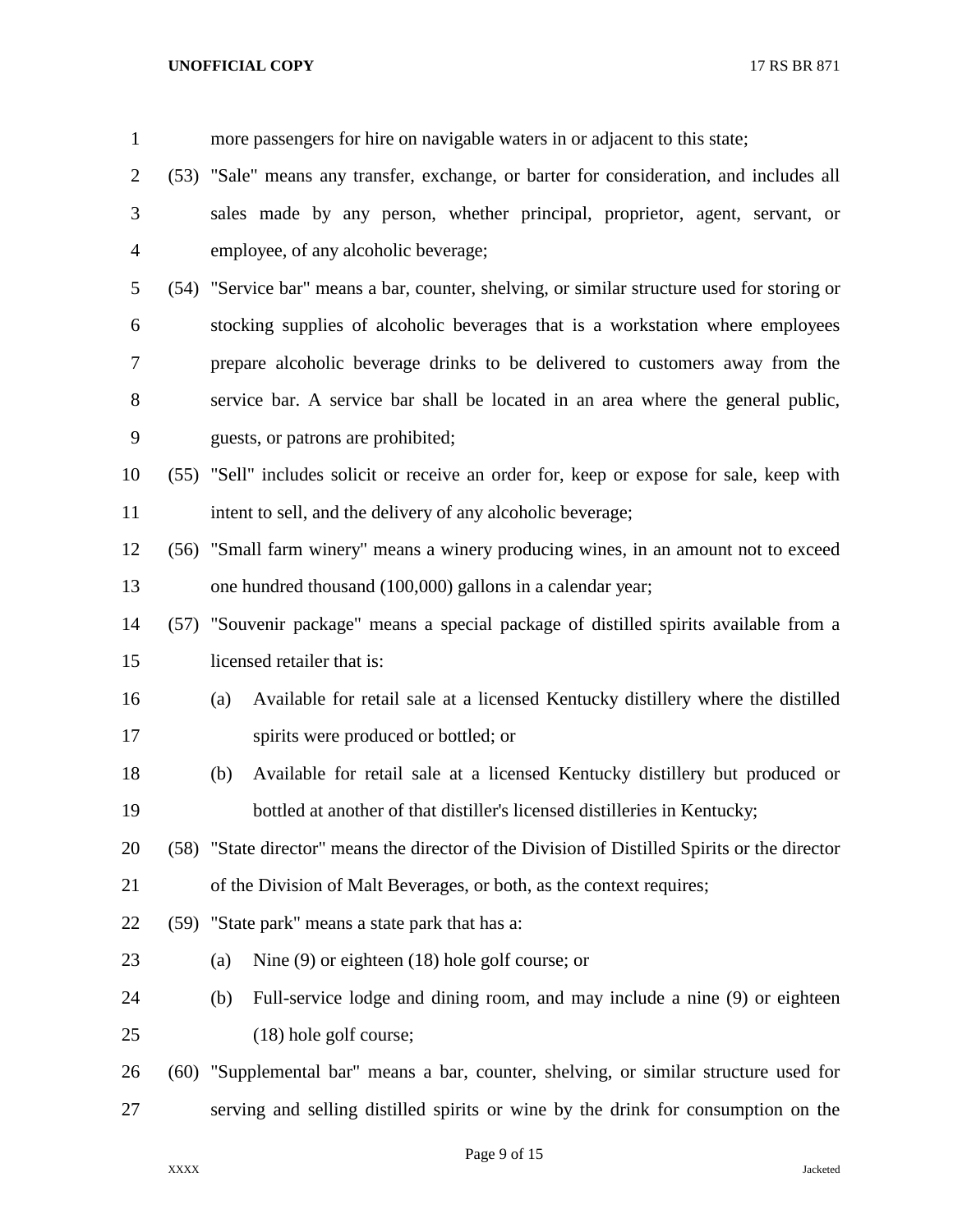| licensed premises to guests and patrons from additional locations other than the              |
|-----------------------------------------------------------------------------------------------|
| main bar. A supplemental bar shall be continuously constructed and accessible to              |
| patrons for distilled spirits or wine sales or service without physical separation by         |
| walls, doors, or similar structures;                                                          |
| (61) "Territory" means a county, city, district, or precinct;                                 |
| (62) "Vehicle" means any device or animal used to carry, convey, transport, or otherwise      |
| move alcoholic beverages or any products, equipment, or appurtenances used to                 |
| manufacture, bottle, or sell these beverages;                                                 |
| "Vintage distilled spirit" means a package or packages of distilled spirits that:<br>(63)     |
| Are in their original manufacturer's unopened container;<br>(a)                               |
| Are not owned by a distillery; and<br>(b)                                                     |
| Are not otherwise available for purchase from a licensed wholesaler within<br>(c)             |
| the Commonwealth;                                                                             |
| "Warehouse" means any place in which alcoholic beverages are housed or stored;<br>(64)        |
| $(65)$ $\{ (64)$ "Weak cider" means any fermented fruit-based beverage containing more than   |
| one percent $(1\%)$ but less than seven percent $(7\%)$ alcohol by volume;                    |
| $(66)$ $(65)$ "Wet" means a territory in which a majority of the electorate voted to permit   |
| all forms of retail alcohol sales by a local option election under KRS 242.050,               |
| 242.125, or 242.1292 on the following question: "Are you in favor of the sale of              |
| alcoholic beverages in (name of territory)?";                                                 |
| $(67)$ [ $(66)$ ] "Wholesale sale" means a sale to any person for the purpose of resale;      |
| $(68)$ [ $(67)$ ] "Wholesaler" means any person who distributes alcoholic beverages for the   |
| purpose of being sold at retail, but it shall not include a subsidiary of a manufacturer      |
| or cooperative of a retail outlet;                                                            |
| $(69)$ [ $(68)$ ] "Wine" means the product of the normal alcoholic fermentation of the juices |
|                                                                                               |
| of fruits, with the usual processes of manufacture and normal additions, and                  |
|                                                                                               |

Page 10 of 15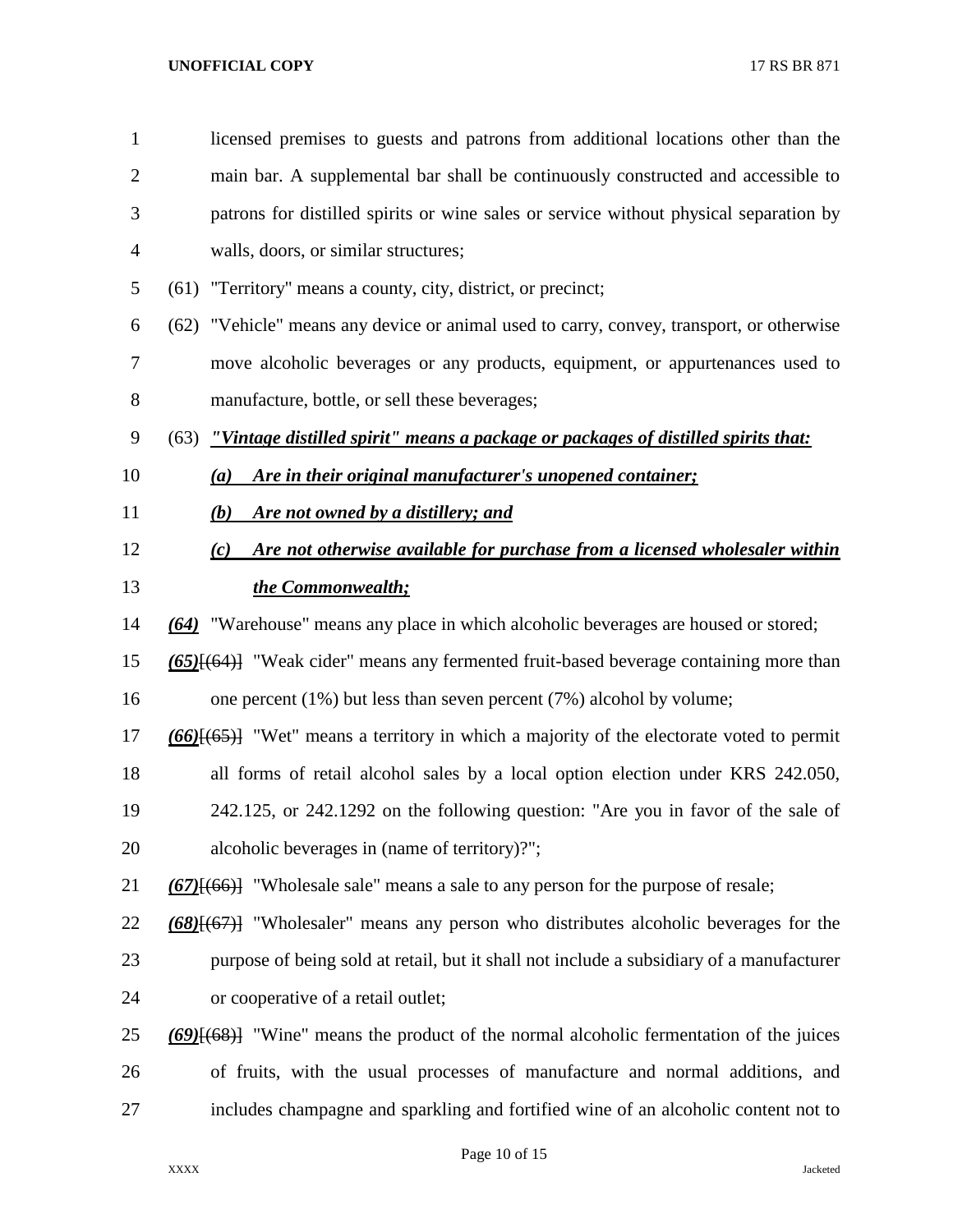| $\mathbf{1}$ |                  | exceed twenty-four percent (24%) by volume. It includes sake, cider, hard cider, and            |
|--------------|------------------|-------------------------------------------------------------------------------------------------|
| 2            |                  | perry cider and also includes preparations or mixtures vended in retail containers if           |
| 3            |                  | these preparations or mixtures contain not more than fifteen percent $(15%)$ of                 |
| 4            |                  | alcohol by volume. It does not include weak cider; and                                          |
| 5            |                  | $(70)$ { $(69)$ } "Winery" means any place or premises in which wine is manufactured from       |
| 6            |                  | any fruit, or brandies are distilled as a by-product of wine or other fruit, or cordials        |
| 7            |                  | are compounded, except a place or premises that manufactures wine for sacramental               |
| 8            |                  | purposes exclusively.                                                                           |
| 9            |                  | A NEW SECTION OF KRS CHAPTER 243 IS CREATED TO<br>$\rightarrow$ SECTION 2.                      |
| 10           |                  | <b>READ AS FOLLOWS:</b>                                                                         |
| 11           | $\mathcal{L}(I)$ | A person holding a license to sell distilled spirits by the drink or by the package at          |
| 12           |                  | retail may sell vintage distilled spirits purchased from a nonlicensed person upon              |
| 13           |                  | written notice to the department in accordance with administrative regulations                  |
| 14           |                  | promulgated by the department.                                                                  |
| 15           | (2)              | <u>Vintage distilled spirits may be resold only:</u>                                            |
| 16           |                  | By the drink by a person holding a license to sell distilled spirits by the<br>$\left(a\right)$ |
| 17           |                  | drink; and                                                                                      |
| 18           |                  | By the package by a person holding a license to sell distilled spirits by the<br>(b)            |
| 19           |                  | package.                                                                                        |
| 20           |                  | Section 3. KRS 243.0305 is amended to read as follows:                                          |
| 21           | (1)              | Any licensed Kentucky distiller that is located in wet territory or in any precinct that        |
| 22           |                  | has authorized the limited sale of alcoholic beverages at distilleries under KRS                |
| 23           |                  | 242.1243 and that has a gift shop or other retail outlet on its premises may conduct            |
| 24           |                  | the activities permitted under this section as a part of its distiller's license.               |
| 25           | (2)              | A wholesaler registered to distribute the brands of any distiller may permit the                |
| 26           |                  | distiller to deliver a souvenir package directly from the distillery proper to any              |
| 27           |                  | portion of the distillery premises. However, all direct shipments shall be invoiced             |

# Page 11 of 15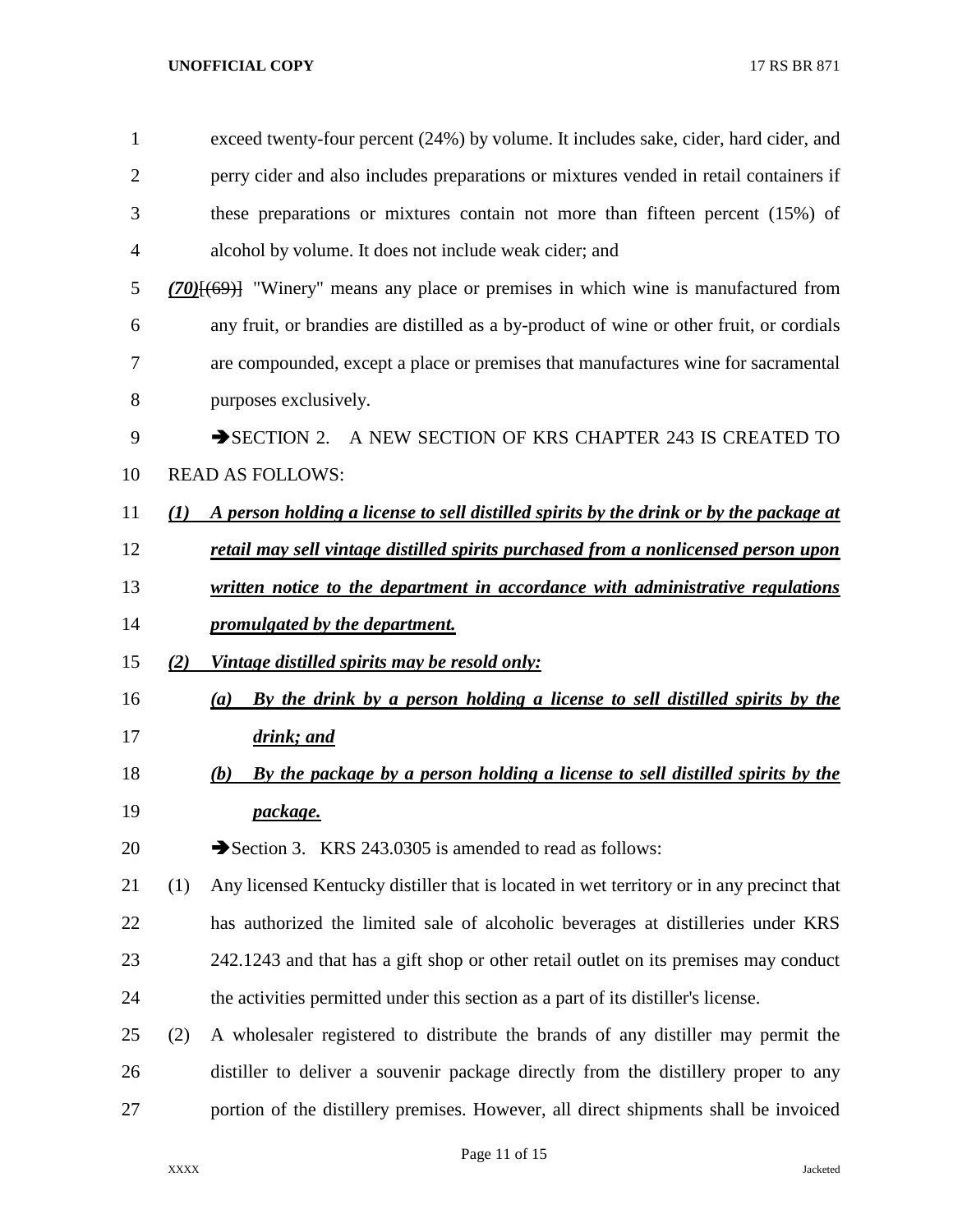| $\mathbf{1}$   |     | from the distiller to the wholesaler and from the wholesaler to the distiller, and all     |  |  |
|----------------|-----|--------------------------------------------------------------------------------------------|--|--|
| $\overline{2}$ |     | products directly shipped shall be included in the wholesaler's inventory and              |  |  |
| 3              |     | depletions for purposes of tax collections imposed pursuant to KRS 243.710 to              |  |  |
| 4              |     | 243.895 and 243.990.                                                                       |  |  |
| 5              | (3) | A distiller may sell souvenir packages at retail to distillery visitors of legal drinking  |  |  |
| 6              |     | age, in quantities not to exceed an aggregate of four and one-half $(4-1/2)$ liters per    |  |  |
| 7              |     | visitor per day.                                                                           |  |  |
| 8              | (4) | Hours of sale for souvenir packages at retail shall be in conformity with KRS              |  |  |
| 9              |     | 244.290(3).                                                                                |  |  |
| 10             | (5) | Except as provided in this section, souvenir package sales shall be governed by all        |  |  |
| 11             |     | the statutes and administrative regulations governing the retail sale of distilled         |  |  |
| 12             |     | spirits by the package.                                                                    |  |  |
| 13             | (6) | No wholesaler may restrict the sale of souvenir packages to the distiller of origin        |  |  |
| 14             |     | exclusively, but shall make souvenir packages available to any Kentucky retail             |  |  |
| 15             |     | licensee licensed for the sale of distilled spirits by the package.                        |  |  |
| 16             | (7) | Notwithstanding any provision of KRS 244.050 to the contrary, a distillery holding         |  |  |
| 17             |     | a sampling license may allow visitors to sample distilled spirits under the following      |  |  |
| 18             |     | conditions:                                                                                |  |  |
| 19             |     | Sampling shall be permitted only on the licensed premises during regular<br>(a)            |  |  |
| 20             |     | business hours;                                                                            |  |  |
| 21             |     | A distillery shall not charge for the samples; and<br>(b)                                  |  |  |
| 22             |     | A distillery shall not provide more than one and three-fourths (1-3/4) ounces<br>(c)       |  |  |
| 23             |     | of samples per visitor per day.                                                            |  |  |
| 24             | (8) | In accordance with this section, a distillery located in wet territory or in any territory |  |  |
| 25             |     | that has authorized the limited sale of alcoholic beverages under an election held         |  |  |
| 26             |     | pursuant to KRS 242.1243 may:                                                              |  |  |
| 27             |     | Hold an NQ3 retail drink license for the sale of alcoholic beverages on the<br>(a)         |  |  |
|                |     |                                                                                            |  |  |

# Page 12 of 15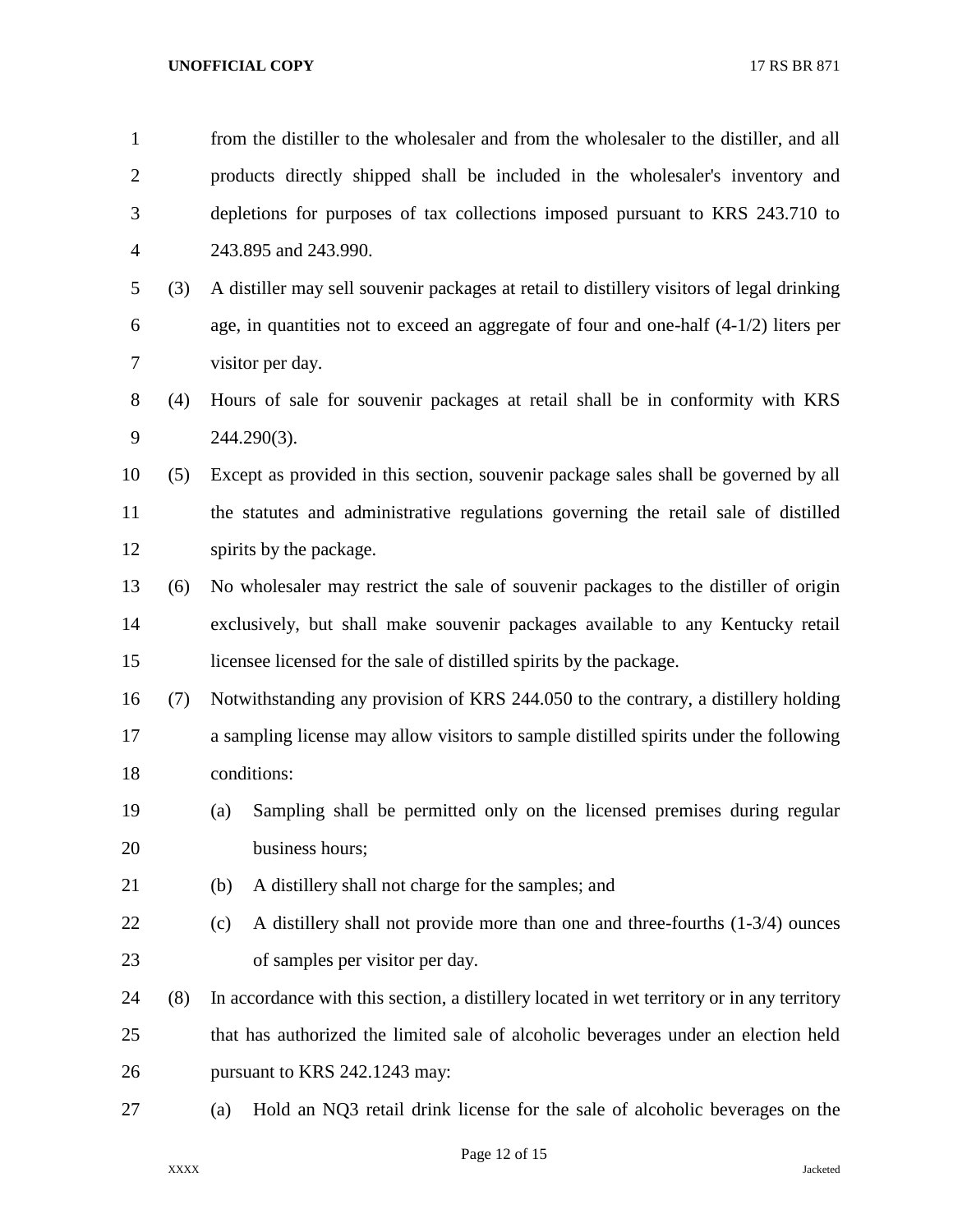| 1              |     |     | distillery premises. Notwithstanding KRS 243.110, a licensed distiller may                  |
|----------------|-----|-----|---------------------------------------------------------------------------------------------|
| $\overline{2}$ |     |     | also hold any of the retail licenses available to it under this section;                    |
| 3              |     | (b) | Sell alcoholic beverages produced or bottled on the premises of its Kentucky                |
| 4              |     |     | licensed distillery for on-premises purposes without having to transfer                     |
| 5              |     |     | physical possession of those alcoholic beverages to a licensed wholesaler if:               |
| 6              |     |     | All direct shipments are invoiced from the distiller to its wholesaler and<br>1.            |
| 7              |     |     | from the wholesaler to the distiller; and                                                   |
| 8              |     |     | 2.<br>All products directly shipped are included in the wholesaler's inventory              |
| 9              |     |     | and depletions for purposes of tax collections imposed pursuant to KRS                      |
| 10             |     |     | 243.710 to 243.890 and 243.990; and                                                         |
| 11             |     | (c) | Employ persons to engage in the sale or service of alcohol under an NQ3                     |
| 12             |     |     | license, if each employee completes the department's Server Training in                     |
| 13             |     |     | Alcohol Regulations program within thirty (30) days of the beginning of his or              |
| 14             |     |     | her employment.                                                                             |
| 15             | (9) |     | A distiller may sell to consumers at fairs, festivals, and other similar types of           |
| 16             |     |     | events located in wet territory:                                                            |
| 17             |     | (a) | Alcoholic beverages by the drink, containing spirits distilled or bottled on                |
| 18             |     |     | the premises of the distillery; and                                                         |
| 19             |     | (b) | Souvenir packages of spirits distilled or bottled on the premises of the                    |
| 20             |     |     | distillery;                                                                                 |
| 21             |     |     | in quantities not to exceed an aggregate of two and one-fourth $(2-1/4)$ liters per         |
| 22             |     |     | person per day.                                                                             |
| 23             |     |     | (10) Except as expressly stated in this section, this section does not exempt the holder of |
| 24             |     |     | a distiller's license from:                                                                 |
| 25             |     | (a) | The provisions of KRS Chapters 241 to 244;                                                  |
| 26             |     | (b) | The administrative regulations of the board; and                                            |
| 27             |     | (c) | Regulation by the board at all the distiller's licensed premises.                           |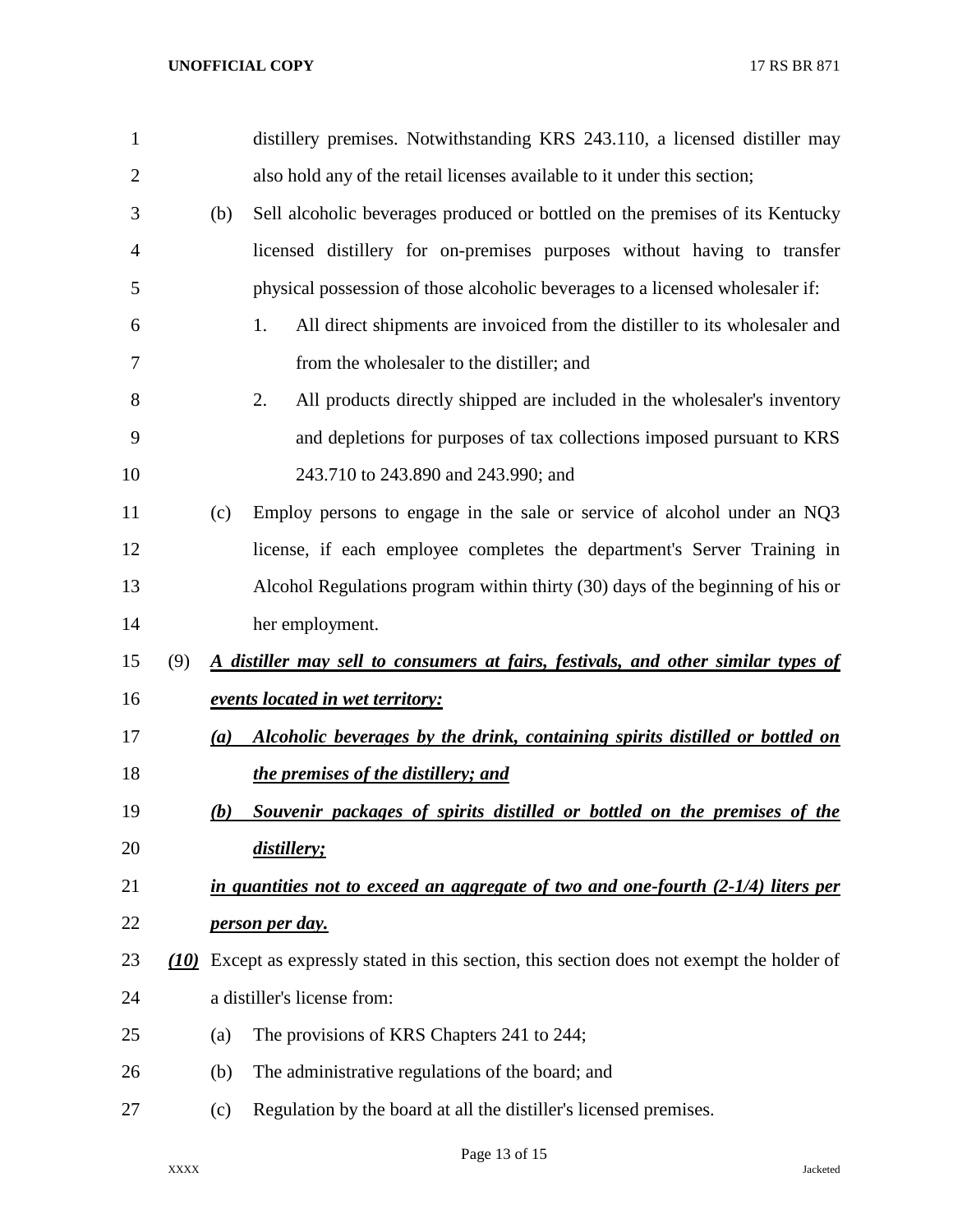*(11)*[(10)] Nothing in this section shall be construed to vitiate the policy of this Commonwealth supporting an orderly three (3) tier system for the production and sale of alcoholic beverages. 4 Section 4. KRS 243.480 is amended to read as follows: (1) Upon proceedings for the revocation of any license under KRS 243.520, the Alcoholic Beverage Control Board, or the local alcoholic beverage administrator, may in its or his or her discretion order a suspension of the license for any cause for which it may, but is not required to, revoke the license under the provisions of KRS 243.490 and 243.500. However, the licensee may have the alternative, subject to the approval of the Alcoholic Beverage Control Board or the local alcoholic beverage administrator, to pay in lieu of part or all of the days of any suspension period, a sum as follows: *(a) Except for violations arising from retail sales activities, including sales under licenses issued pursuant to KRS 243.086 and sales at retail under KRS 243.0305: 1.* Distillers, rectifiers, wineries, and brewers, one thousand dollars (\$1,000) per day; *2.* Wholesale liquor licensees, four hundred dollars (\$400) per day; *3.* Wholesale beer licensees, four hundred dollars (\$400) per day; *and (b) 1.* Retail licensees authorized to sell distilled spirits, wine, or beer by the 21 package or drink, fifty dollars (\$50) per day;  $\frac{21}{2}$  *2. Distillers, wineries, and brewers for violations arising from their retail sales activities, including sales by distillers under licenses issued pursuant to KRS 243.086 and sales at retail under KRS 243.0305, fifty dollars (\$50) per day; and (c)* All remaining licensees, fifty dollars (\$50) per day. (2) Payments in lieu of suspension or for board-ordered agency server training,